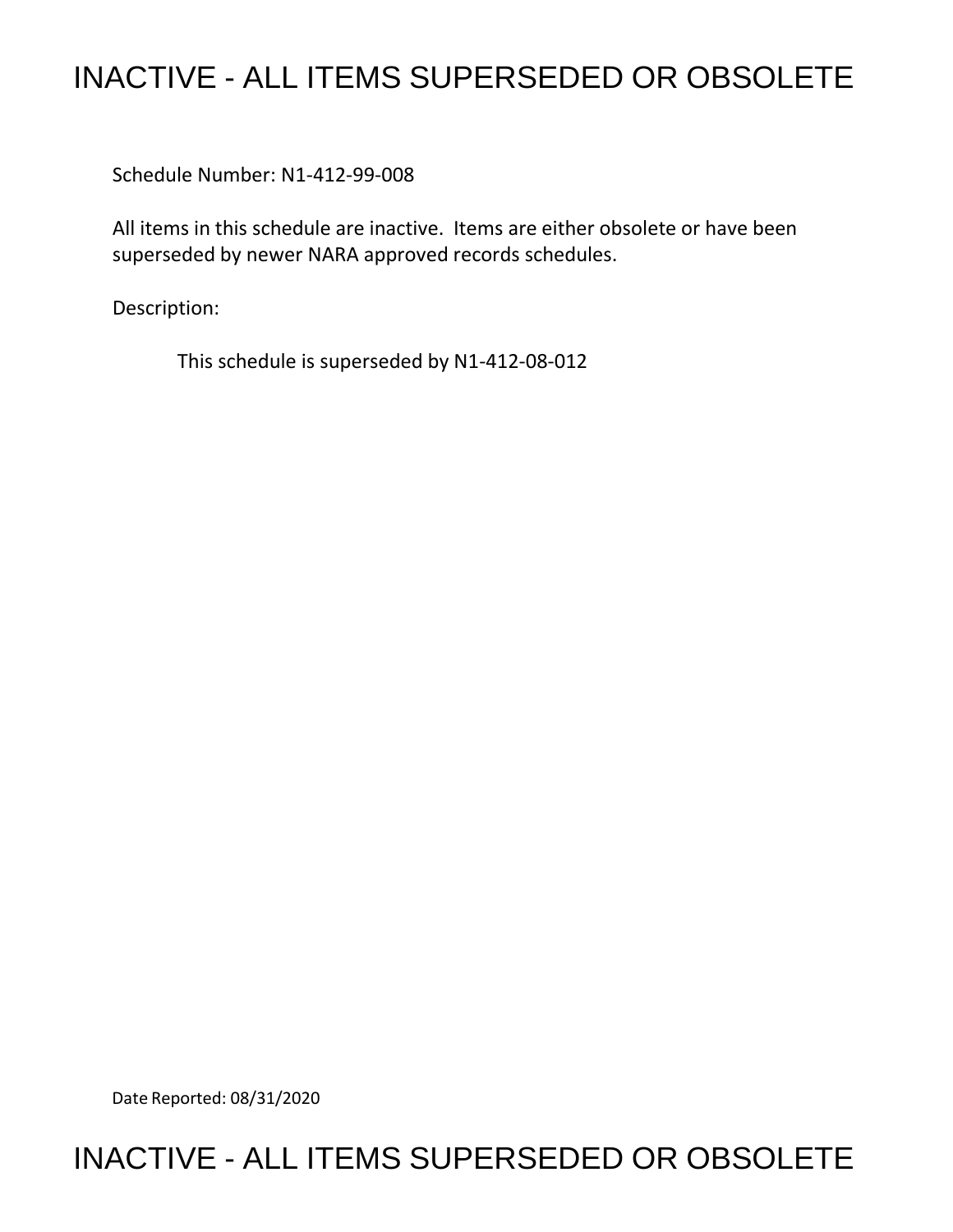|                                                                                |                                       |              | LEAVE BLANK (NARA use only)                                                                                                                                                  |                                               |
|--------------------------------------------------------------------------------|---------------------------------------|--------------|------------------------------------------------------------------------------------------------------------------------------------------------------------------------------|-----------------------------------------------|
| <b>REQUEST FOR RECORDS DISPOSITION AUTHORITY</b>                               |                                       |              | JOB NUMBER,                                                                                                                                                                  |                                               |
| (See Instructions on reverse)                                                  |                                       |              | DATE RECEIVED                                                                                                                                                                |                                               |
| TO: NATIONAL ARCHIVES and RECORDS ADMINISTRATION (NIR)<br>WASHINGTON, DC 20408 |                                       |              | $10 - 13 - 9$                                                                                                                                                                |                                               |
| 1. FROM (Agency or establishment)                                              |                                       |              | NOTIFICATION TO AGENCY                                                                                                                                                       |                                               |
| <b>Environmental Protection Agency</b>                                         |                                       |              |                                                                                                                                                                              |                                               |
| 2. MAJOR SUBDIVISION                                                           |                                       |              | In accordance with the provisions of 44                                                                                                                                      |                                               |
| Air and Radiation                                                              |                                       |              |                                                                                                                                                                              |                                               |
| 3. MINOR SUBDIVISION                                                           |                                       |              | U.S.C. 3303a the disposition request,<br>including amendments, is approved except<br>for items that may be marked "disposition<br>not approved" or "withdrawn" in column 10. |                                               |
| 4. NAME OF PERSON WITH WHOM TO CONFER                                          | <b>5. TELEPHONE</b>                   |              | <b>DATE</b>                                                                                                                                                                  | ARCHIVIST OF THE UNITED STATES                |
| Rachel Van Wingen                                                              | (202) 260-9709                        |              | 11.5-99                                                                                                                                                                      |                                               |
|                                                                                |                                       |              |                                                                                                                                                                              |                                               |
| 6. AGENCY CERTIFICATION                                                        |                                       |              |                                                                                                                                                                              |                                               |
| is not required;<br>SIGNATURE OF AGENCY REA<br>DATE<br>Van Winde<br>9/24/9     | is attached; or<br><b>RESENTATIVE</b> | <b>TITLE</b> | has been requested.<br>Agency Records Officer                                                                                                                                |                                               |
|                                                                                |                                       |              |                                                                                                                                                                              |                                               |
| 7.<br><b>ITEM</b><br>8. DESCRIPTION OF ITEM AND PROPOSED DISPOSITION<br>NO.    |                                       |              | 9 GRS OR<br><b>SUPERSEDED</b><br><b>JOB CITATION</b>                                                                                                                         | 10. ACTION<br><b>TAKEN (NARA</b><br>USE ONLY) |
| See attached U.S. EPA Records Control Schedule 496A.                           |                                       |              |                                                                                                                                                                              |                                               |
|                                                                                |                                       |              |                                                                                                                                                                              |                                               |
| 115-109<br>NSN 7540-00-634-4064                                                |                                       |              |                                                                                                                                                                              | STANDARD FORM 115 (REV 3-91)                  |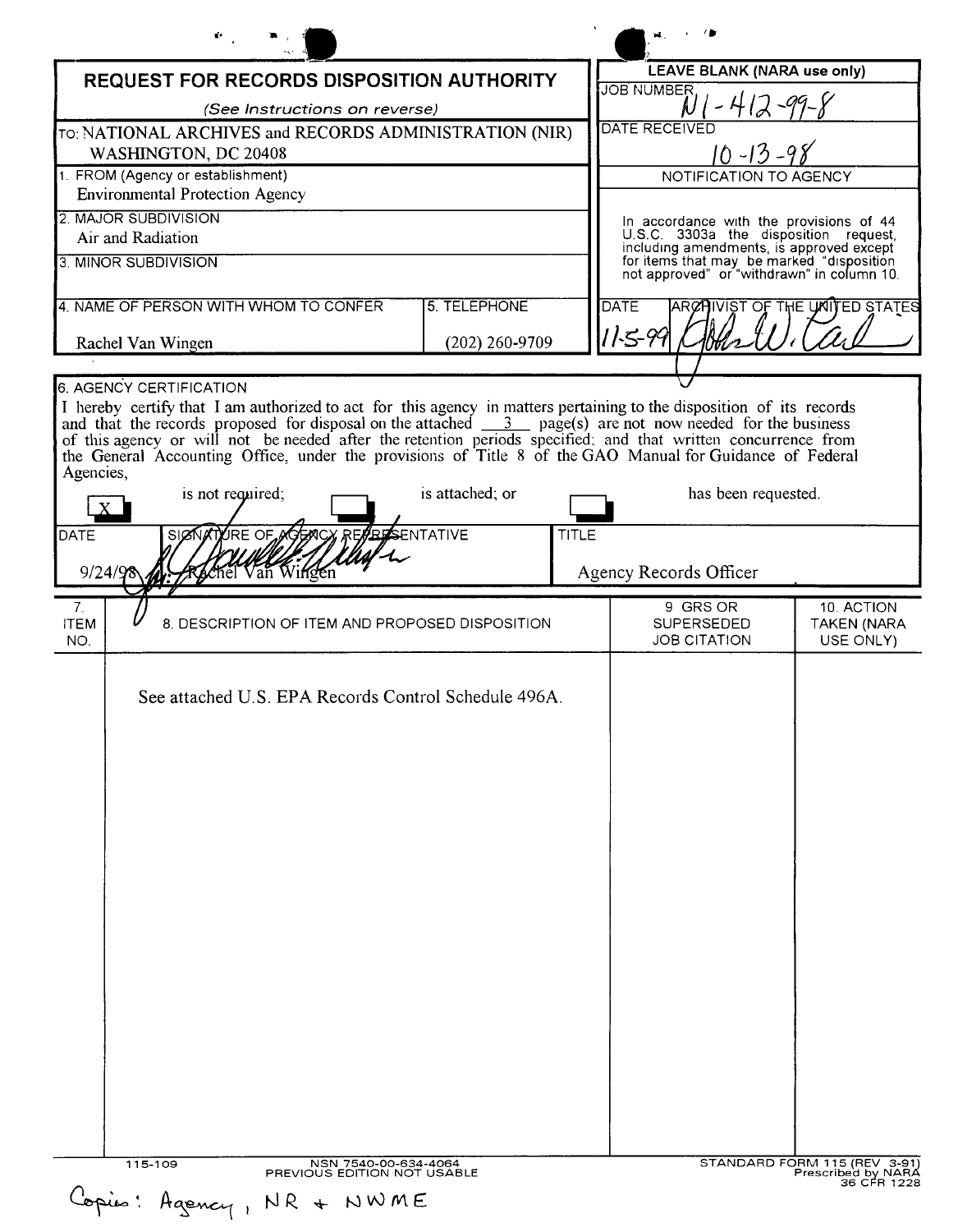# **EPA Records Schedule 496**

**Status:** Final, 01/22/2007

**Title:** Aerometric Information Retrieval System (AIRS)

**Program:** Air

**Applicability:** Agency-wide

**Function:** 108-023-01 - Air Monitoring and Forecasting

### **NARA Disposal Authority:**

This schedule authorizes the disposition of the record copy in any media (media neutral). Records designated for permanent retention must be transferred to the National Archives in accordance with NARA standards at the time of transfer.

• N1-412-99-8

#### **Description:**

The Aerometric Information Retrieval System (AIRS) stores ambient air quality data and air compliance information from numerous facilities.

AIRS is comprised of three systems: the Air Quality System (AQS), the AIRS Facility System (AFS), and the Geographic Common System (GCS).

#### **Disposition Instructions:**

**Item a:** Electronic software program

- Disposable
- Delete when superseded by routine software program updates and quality assurance check completed, or when no longer needed.

#### **Item b:** Input

- Disposable
- Follow instructions for EPA 171 Input/Source Records.

#### **Item c:** Electronic data

- • Permanent
- Transfer data as specified in 36 CFR 1228.270 annually to the National Archives.

#### **Item d:** Output and reports

• Varies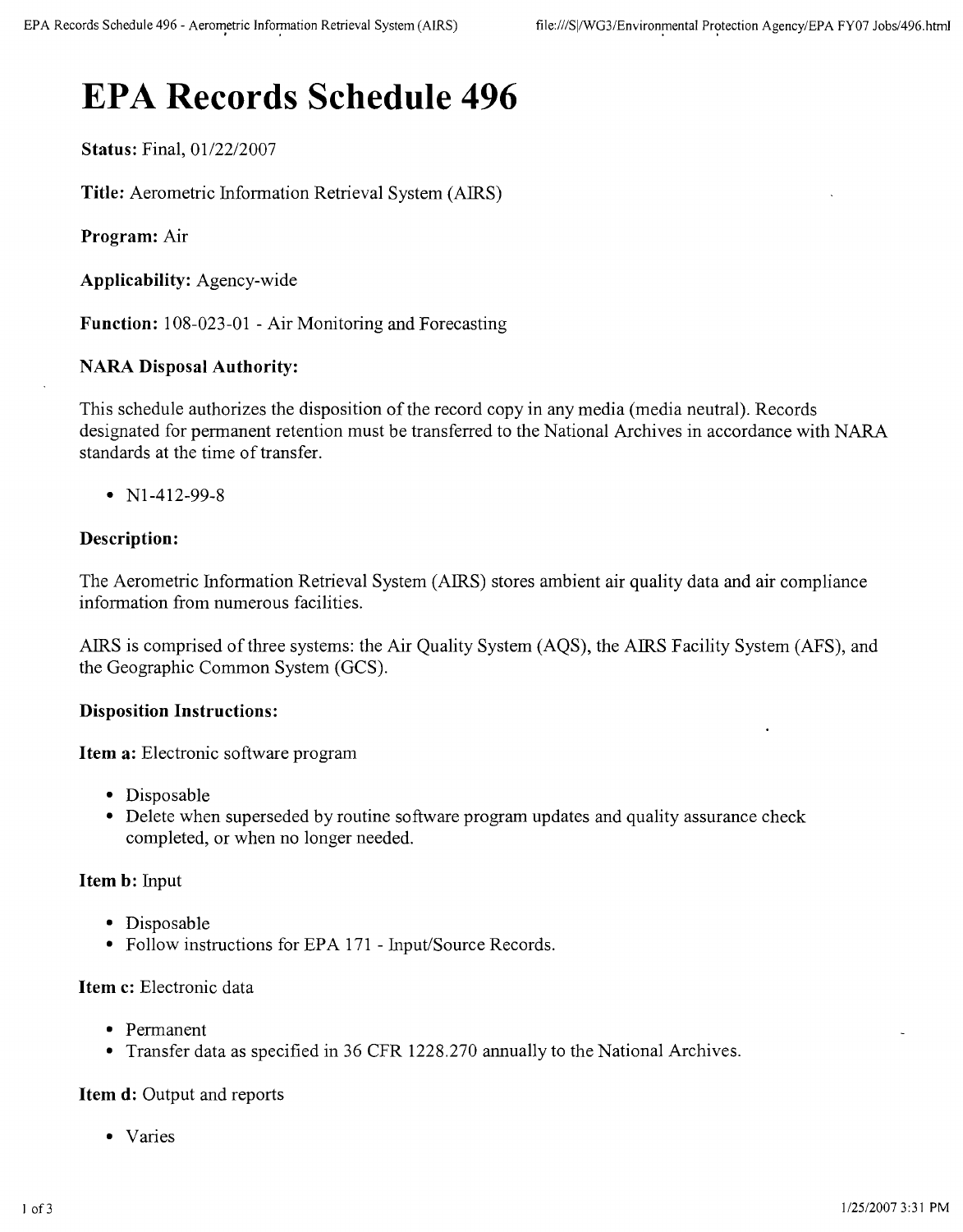• File with related records and follow instructions for related records.

**Item e:** Supporting documentation

- • Permanent
- Transfer those records necessary to document how the system captures, manipulates, and outputs data to the National Archives annually as specified in 36 CFR 1228.270. This documentation is transferred with the transfer of the electronic data flat file (item c).

### **Guidance:**

The emissions portion of AFS was phased out in the latter part of 2000 and new submissions are submitted to the National Emissions Inventory (NEI), scheduled as EPA 002. The compliance portion of AFS is managed by the Office of Enforcement and Compliance Assurance.

#### **Reasons for Disposition:**

AIRS is the national repository for information about airborne pollution in the U.S. Information is gathered from required reporting entities and other governmental agencies and is used for regulation and standard development, compliance and enforcement activities, and trend assessment. Compliance data is captured in an annual "snapshot."

AIRS replaces the following previously scheduled systems: National Emissions Data System (NEDS), NCl-412-81-8/7 - permanent retention; Storage and Retrieval of Aerometric Data (SAROAD, *NCl-412-81-8/13 -* permanent retention; and Compliance Data System (CDS), *NCl-412-82-4/2 -* 3 year retention after project termination.

#### **Custodians:**

Office of Air and Radiation, National Air Data Group, Outreach and.Information Division

- **• Contact:** Ed Lillis
- **• Telephone:** 919-541-5587

Office of Enforcement and Compliance Assurance, Office of Compliance, Enforcement Planning, Targeting and Data Division

- **• Contact:** Betsy Metcalf
- **• Telephone:** 202-564-5962

#### **Related Schedules:**

EPA 002, EPA 171

#### **Previous NARA Disposal Authority:**

NCl-412-81-8/7, *NCl-412-81-8/13, NCl-412-82-4/2*

**Entry:** *06105/1993*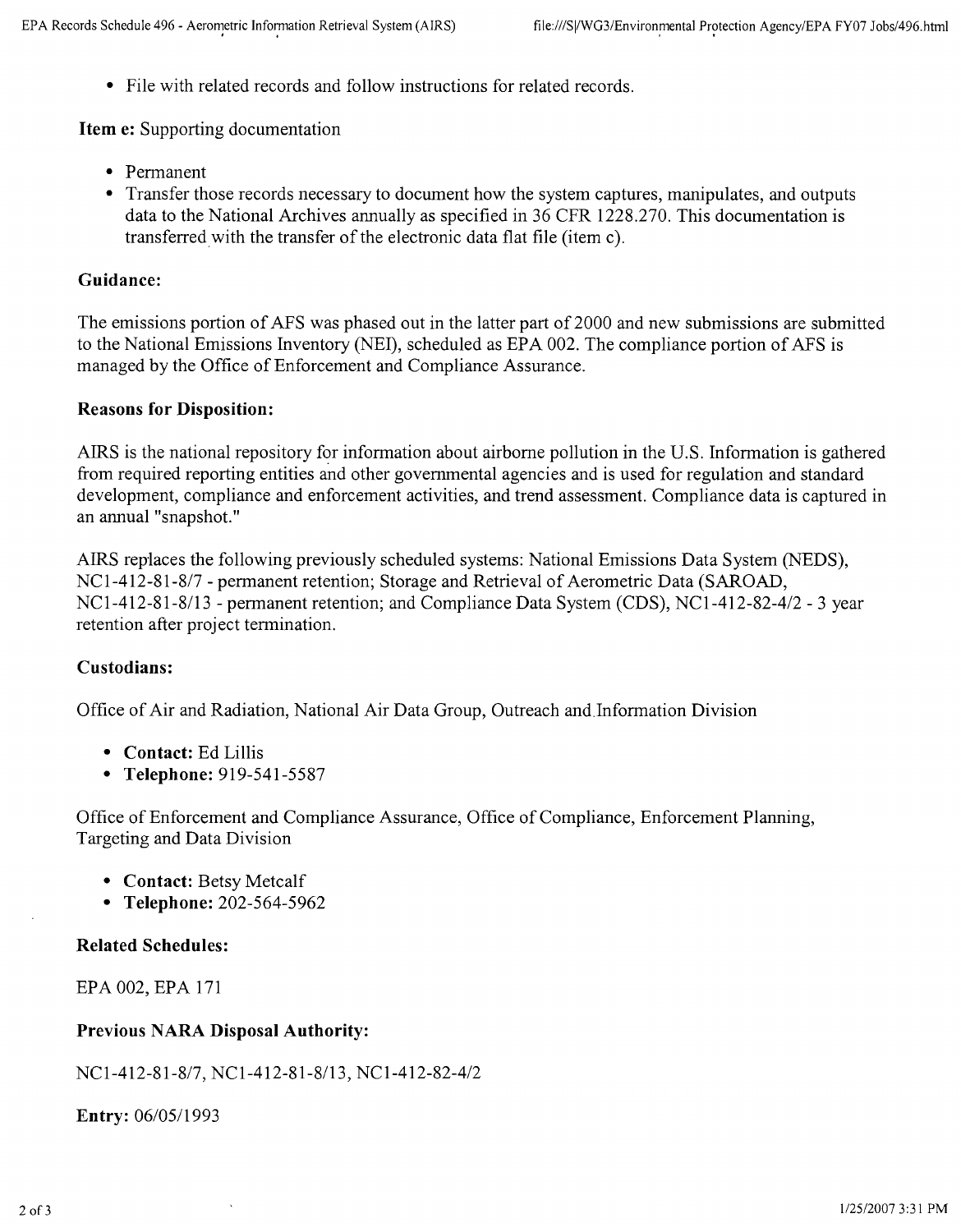**EPA Approval:** *09/24/1998*

**NARA Approval:** *1110511999*

 $\overline{a}$ 

 $\ddot{\phantom{0}}$ 

 $\bar{\zeta}$ 

 $\ddot{\phantom{a}}$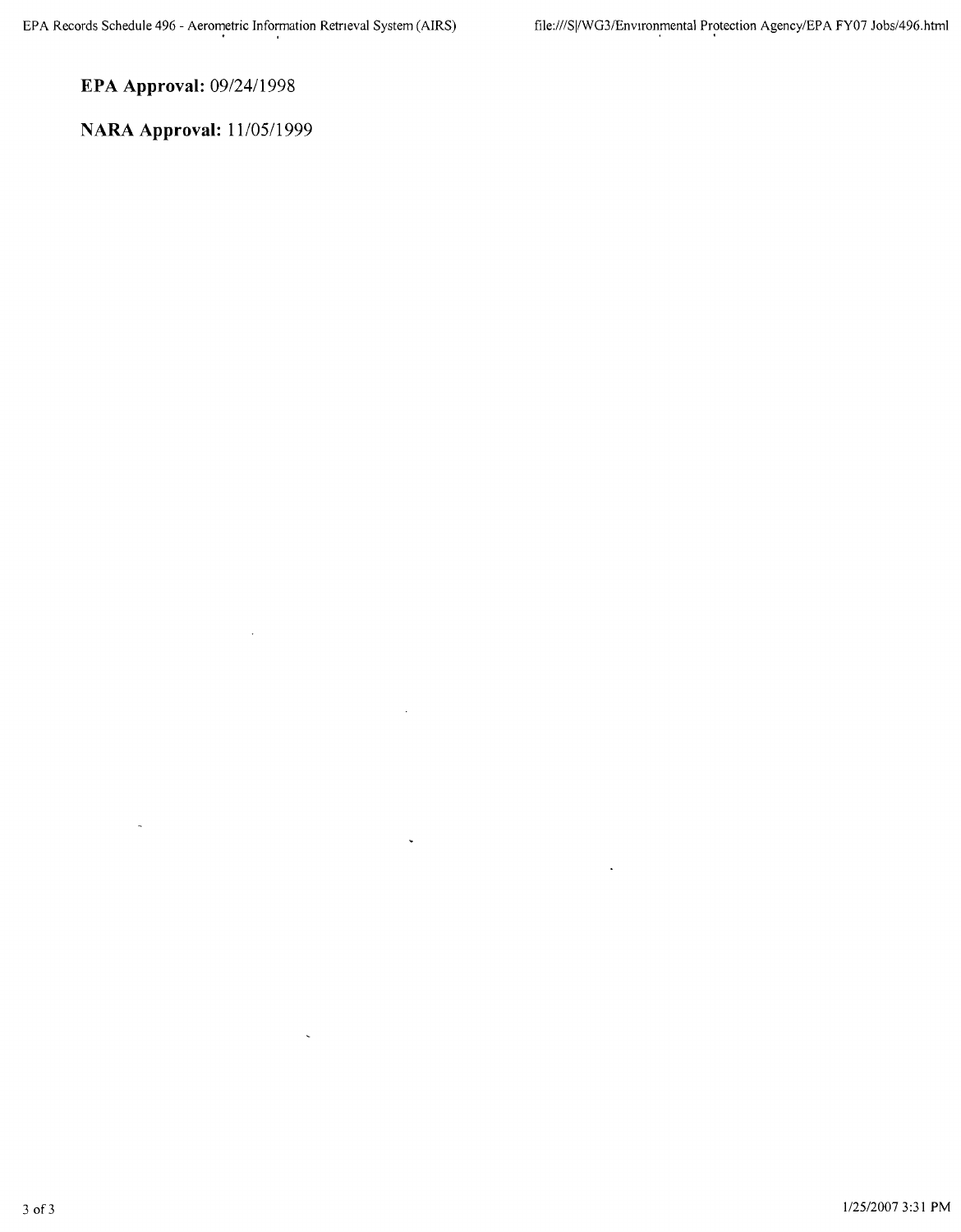**••** '., •

#### **u.s. EPA RECORDS SCHEDULE**

Aerometric Information Retrieval System (AIRS) **S"'<..-<z-** ~K'tA;( **-C'** *,/zf"(tI>1* SER.

 $\mathtt{Air}$ PROGRAM

 $\bullet$ : 496 EPA SERIES

AGENCY FILE CO. T: AIRP 496

NARA DISPOSAL AUTRRITY: N1-412-99-8 **DRAFT** 

**APPLICABILITY:**

#### *IDENTIFYING INFORMATION:*

**DESCRIPTION:** Information Retrieval System (AIRS) stores air quality, point source emissions, and area/mobile source data required by Federal regulations from the **M** states. Monitoring is required for the criteria pollutants based on po $\sum$ lation, pollutant sources, geographical area, etc. Point sources emitting more than 100 tons per year of any criteri pollutant (except 5 tons per year  $\mathbb{R}$ r lead and 1000 tons per year for CO) must porture tenders of the part of the same of the report actual or estimated annual emission data. Publications are available from NTIS.

AIRS is comprised of four subsystems: the Air Quality Subsystem (AQS.), the AIRS Facility Subsystem (AFS), the Geographec Common and Maintenance System (GCS), AIRS Graphic, AIRS Executive, and AIR Data.

**ARRANGEMENT:** Not applicable.

**TYPE OF RECORDS: SPECIFIC** Data files, reports None

**G**EIONS:

**MEDIUM: VITAL RECORD:** Electronic

**FUNCTIONS SUPPORTED:** Program operations

**SPECIFIC LEGAL REQUIREMENTS:** Clean Air Act of 1970, as amended

SKPERSEDED



**NWML**